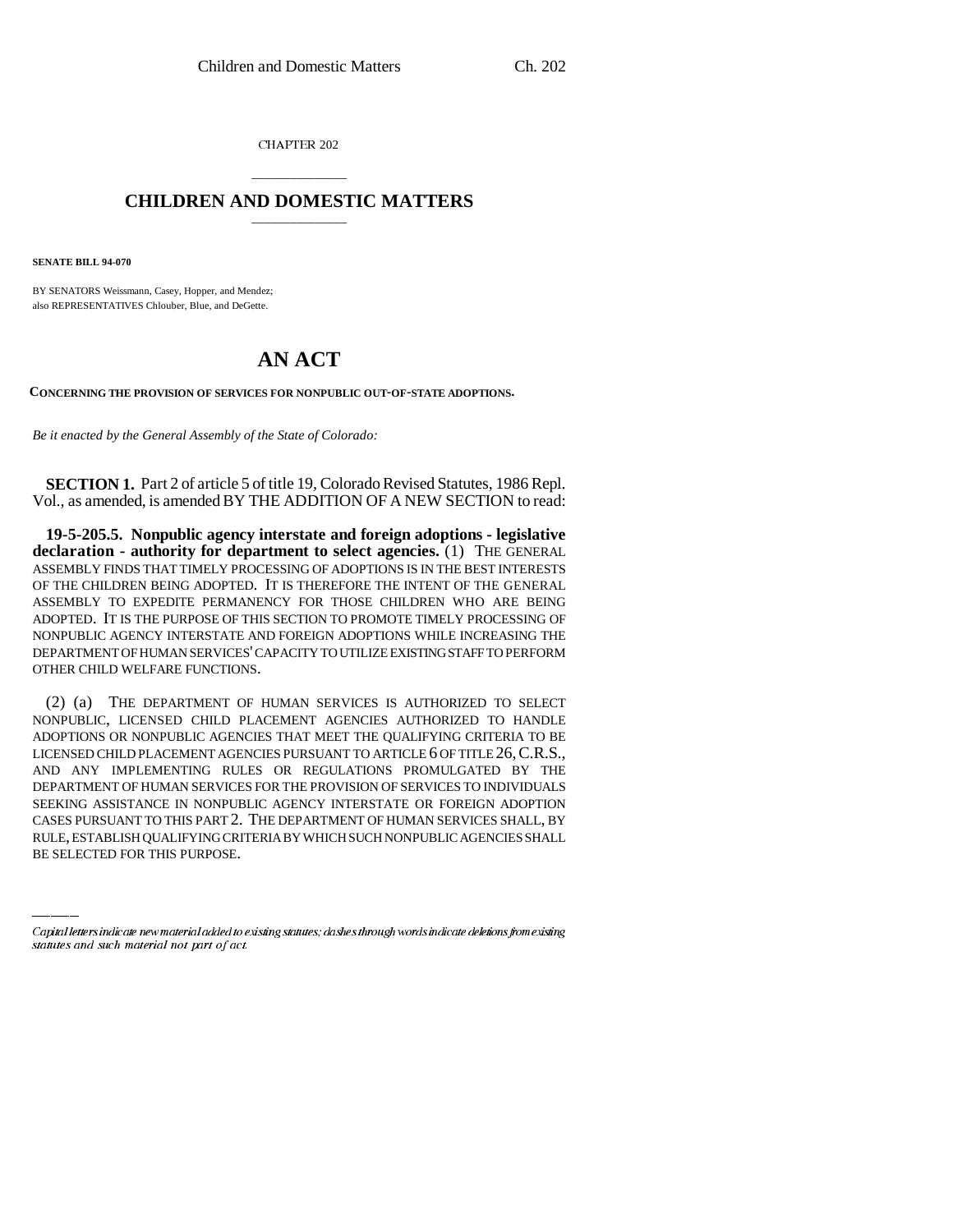## Ch. 202 Children and Domestic Matters

(b) THE DEPARTMENT OF HUMAN SERVICES SHALL FURTHER PROMULGATE RULES CREATING STANDARDS BY WHICH THE DEPARTMENT OF HUMAN SERVICES MAY EVALUATE THE DELIVERY OF SERVICES BY THE SELECTED NONPUBLIC AGENCIES AND IDENTIFYING THE SERVICES AND FUNCTIONS TO BE RENDERED BY THE NONPUBLIC AGENCIES SELECTED PURSUANT TO PARAGRAPH (a) OF THIS SUBSECTION (2) INCLUDING, BUT NOT LIMITED TO, THE FOLLOWING:

(I) THE REVIEW OF ALL BACKGROUND INFORMATION CONCERNING THE BIRTH PARENTS AND INDIVIDUAL CASE MATERIAL ON THE ADOPTING FAMILY'S HOMESTUDY;

(II) THE REVIEW OF ALL LEGAL DOCUMENTS RELATED TO THE RELINQUISHMENT OR TERMINATION OF THE BIRTH PARENTS' RIGHTS;

(III) THE REVIEW OF ALL BIRTH AND MEDICAL INFORMATION;

(IV) THE REVIEW OF CORRESPONDENCE WITH THE IMMIGRATION AND NATURALIZATION SERVICE IN THE UNITED STATES DEPARTMENT OF JUSTICE IN FOREIGN ADOPTIONS;

(V) THE REVIEW OF THE CHILD'S SOCIAL HISTORY, LEGAL DOCUMENTS, MEDICAL INFORMATION, AND BIRTH CERTIFICATE IN FOREIGN ADOPTION CASES IN WHICH THE CHILD IS TO BE PLACED IN COLORADO;

(VI) THE PROVISION OF RELINQUISHMENT COUNSELING;

(VII) THE PROMOTION OF PERMANENT PLANS FOR THE ADOPTED CHILD;

(VIII) THE AGENCY'S COMPLIANCE WITH FEDERAL AND COLORADO LAWS, INCLUDING, BUT NOT LIMITED TO, THE "INTERSTATE COMPACT ON PLACEMENT OF CHILDREN" AS SET FORTH IN PART 18 OF ARTICLE 60 OF TITLE 24, C.R.S.;

(IX) THE TIMELINESS OF THE PROVISION OF SERVICES; AND

(X) THE OVERALL PROTECTION OF THE CHILD BEING ADOPTED.

(3) (a) NONPUBLIC AGENCIES MAY CHARGE REASONABLE AND NECESSARY FEES AND COSTS TO DEFRAY THE DIRECT AND INDIRECT EXPENSES ASSOCIATED WITH THE PROVISION OF NONPUBLIC AGENCY INTERSTATE AND FOREIGN ADOPTION SERVICES ASSOCIATED WITH THE STATUTORILY REQUIRED REVIEW AND APPROVAL OF INTERSTATE AND FOREIGN ADOPTIVE PLACEMENTS. PURSUANT TO SECTION 19-5-208 (4), ALL FEES AND COSTS CHARGED FOR SERVICES ASSOCIATED WITH THE REVIEW AND APPROVAL OF INTERSTATE AND FOREIGN ADOPTIONS SHALL BE SEPARATELY SPECIFIED IN THE EXPENSES LISTED FOR THE COURT'S REVIEW AS REQUIRED.

(b) THE DEPARTMENT OF HUMAN SERVICES SHALL, BY RULE, ESTABLISH GUIDELINES FOR THE FEES AND COSTS WHICH SUCH NONPUBLIC AGENCIES SELECTED PURSUANT TO SUBSECTION (2) OF THIS SECTION MAY CHARGE FOR THE DELIVERY OF SUCH SERVICES.

(4) FOR PURPOSES OF THIS SECTION, "NONPUBLIC AGENCY INTERSTATE AND FOREIGN ADOPTION" MEANS AN INTERSTATE OR FOREIGN ADOPTION THAT IS HANDLED